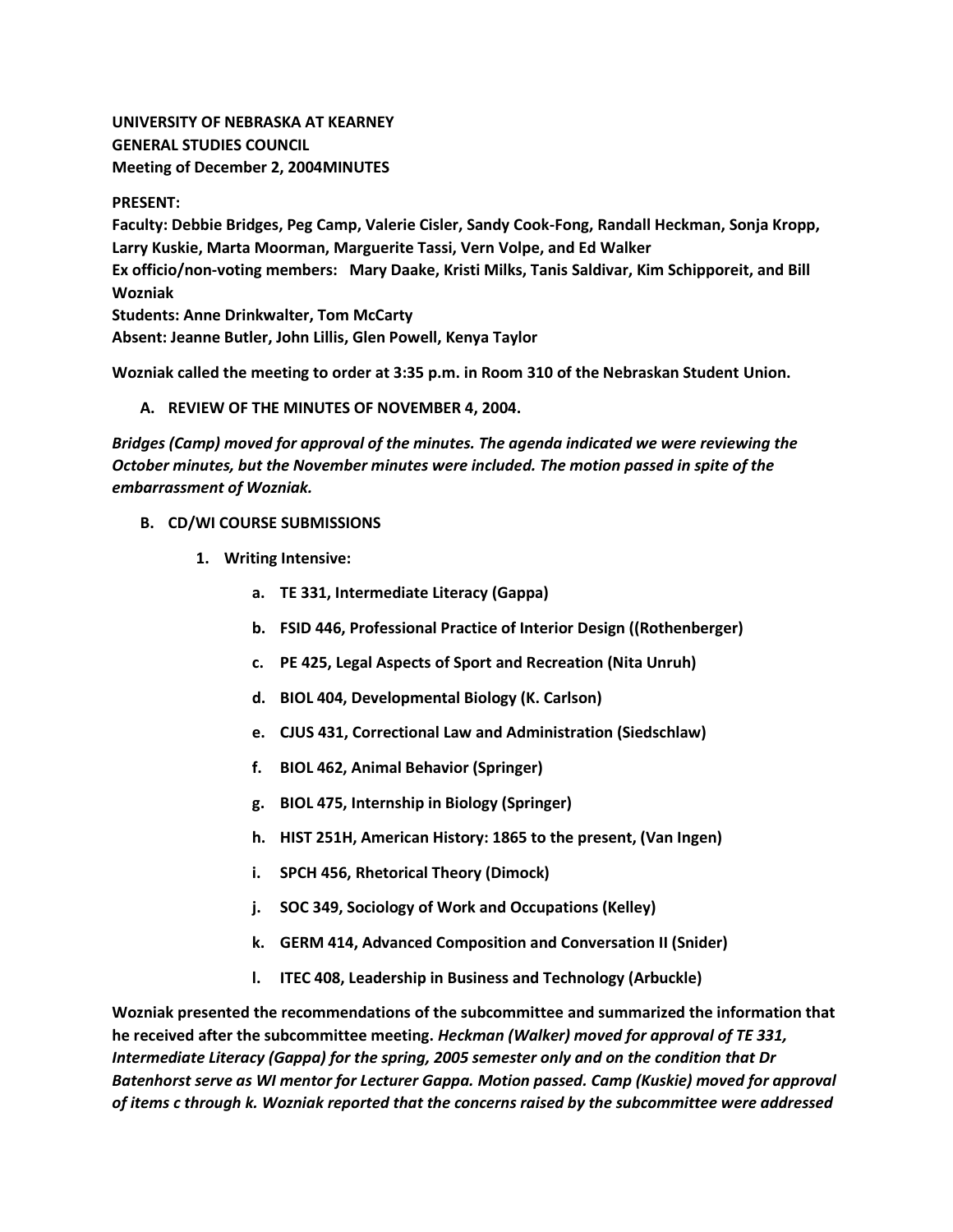*by the instructors. The motion passed. Heckman (Camp) moved that ITEC 408 be approved on the condition that Wozniak receive verification that the 5000 word requirement be clearly explained in the syllabus. Motion passed.*

- **2. Cultural Diversity:** 
	- **a. SPAN 201, Intermediate Spanish II (Arrieta)**

*Cisler (Cook-Fong) moved for approval of SPAN 201 as a CD course. Wozniak acknowledged that he had received an updated syllabus from Profesor Arrieta. Motion passed.*

**C.**

- **D. OLD BUSINESS**
	- **1. WI Cleanup:** 
		- **a. none**
	- **2. WI Cleanup:** 
		- **a. none**
	- **3. Notification of new WI course-instructor assignments**

**a. none\*** 

**\*CSIS 250, Information Systems Concepts (J. Green) approved but omitted from minutes**

- **4.**
- **5. Notification of new CD course-instructor assignments** 
	- **a. none**
- **6. Update on General Studies Assessment Wozniak said that Tanis Saldivar, Amber Benson, Jeanne Butler, and he were collecting pilot data from several GS courses. The assessment budget was finalized and will provide for the administration of a standardized General Education test and some development money to reward faculty who develop department plans for GS course assessment.**
- **7. Update on Proposal to move WI/CD course governance Wozniak will ask the WI and CD subcommittees to begin discussion on General Studies public relations and General Studies governance respectively. He will provide more information before the scheduled January meetings of those subcommittees.**